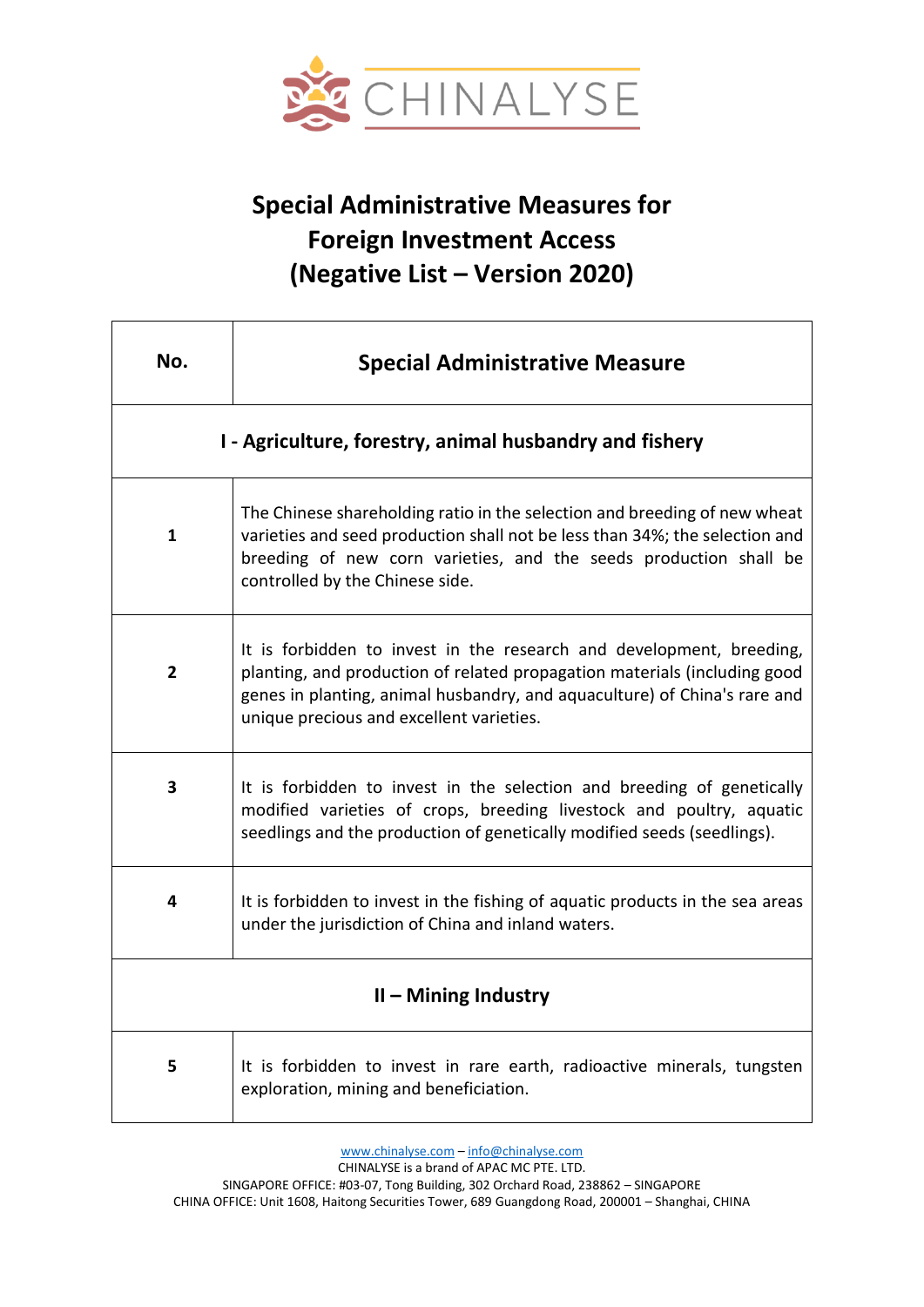

| $III -$ Manufacturing                                       |                                                                                                                                                                                                                                                                                                                                                                                                                                                                                                                                                                        |  |
|-------------------------------------------------------------|------------------------------------------------------------------------------------------------------------------------------------------------------------------------------------------------------------------------------------------------------------------------------------------------------------------------------------------------------------------------------------------------------------------------------------------------------------------------------------------------------------------------------------------------------------------------|--|
| 6                                                           | Printing of publications must be controlled by the Chinese Party.                                                                                                                                                                                                                                                                                                                                                                                                                                                                                                      |  |
| 7                                                           | It is forbidden to invest in the application of processing technologies such<br>as steaming, frying, broiling, and calcining of Chinese herbal medicines and<br>the production of confidential prescription products of Chinese patent<br>medicines.                                                                                                                                                                                                                                                                                                                   |  |
| 8                                                           | Except for special vehicles, new energy vehicles, and commercial vehicles,<br>the Chinese shareholding ratio of the entire automobile manufacturing<br>shall not be less than 50%. The same foreign company can establish two or<br>less joint ventures in the country to produce similar vehicle products. (In<br>2022, the restriction on foreign shareholding in passenger car<br>manufacturing will be lifted and the restriction that the same foreign<br>company can establish two or less joint ventures in the country to produce<br>similar vehicle products) |  |
| 9                                                           | Satellite TV broadcasting ground receiving facilities and<br>key parts production.                                                                                                                                                                                                                                                                                                                                                                                                                                                                                     |  |
| IV - Electricity, heat, gas and water production and supply |                                                                                                                                                                                                                                                                                                                                                                                                                                                                                                                                                                        |  |
| 10                                                          | The construction and operation of nuclear power plants must be controlled<br>by the Chinese party.                                                                                                                                                                                                                                                                                                                                                                                                                                                                     |  |
| V - Wholesale and Retail                                    |                                                                                                                                                                                                                                                                                                                                                                                                                                                                                                                                                                        |  |
| 11                                                          | It is forbidden to invest in the wholesale and retail of tobacco, cigarettes,<br>redry-cured tobacco and other tobacco products.                                                                                                                                                                                                                                                                                                                                                                                                                                       |  |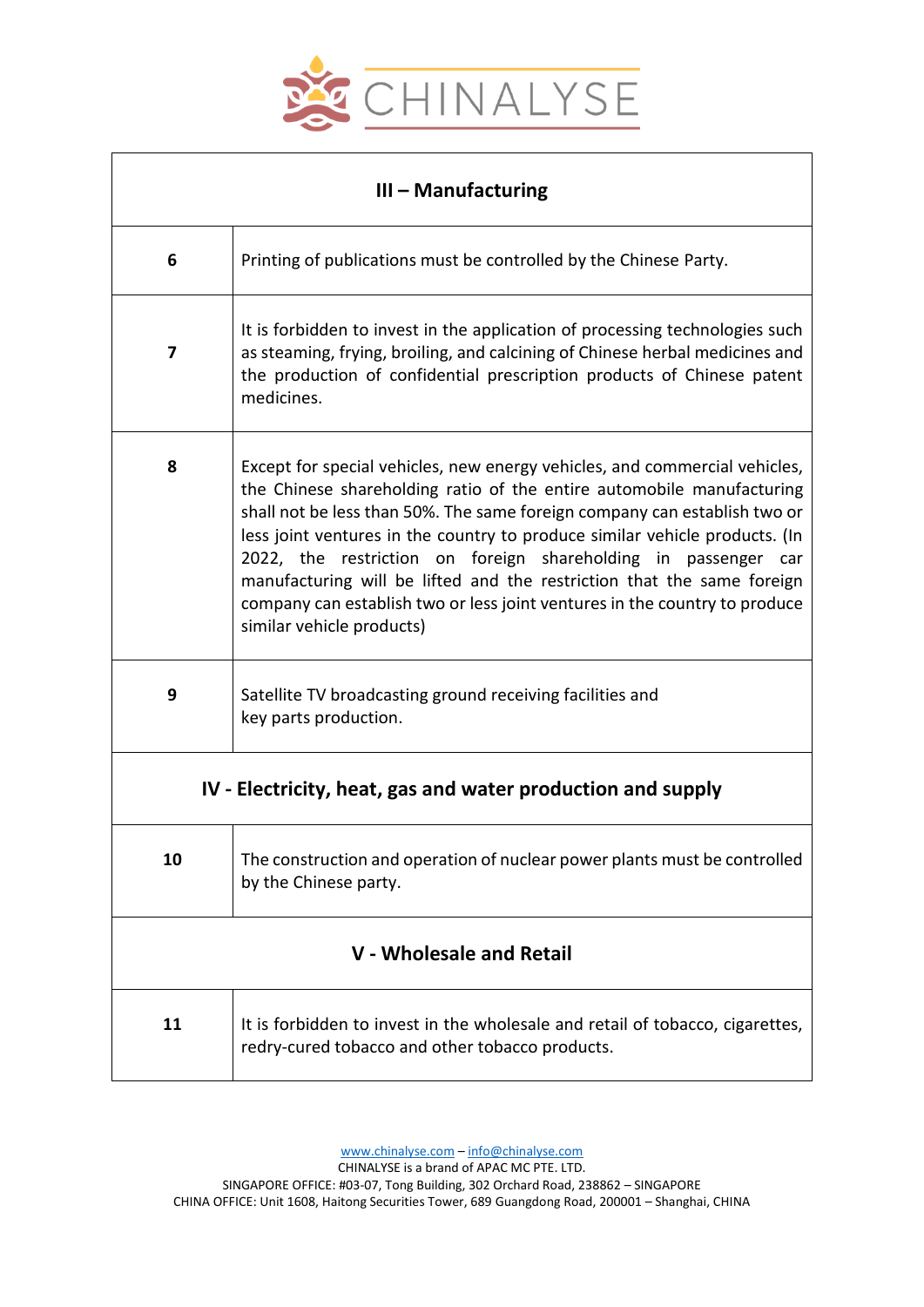

| VI - Transportation, storage and postal industry                                        |                                                                                                                                                                                                                                                                                                                                                                                                                                                                                                       |
|-----------------------------------------------------------------------------------------|-------------------------------------------------------------------------------------------------------------------------------------------------------------------------------------------------------------------------------------------------------------------------------------------------------------------------------------------------------------------------------------------------------------------------------------------------------------------------------------------------------|
| 12                                                                                      | Domestic water transportation companies must be controlled by the<br>Chinese party.                                                                                                                                                                                                                                                                                                                                                                                                                   |
| 13                                                                                      | A public air transportation company must be controlled by the Chinese<br>party, and the investment ratio of a foreign investor and its affiliates shall<br>not exceed 25%, and the legal representative must be a Chinese citizen.<br>The legal representative of a general airline must be a citizen of Chinese<br>nationality. The general aviation companies for agriculture, forestry and<br>fishery are limited to joint ventures, and other general airlines are limited<br>to Chinese parties. |
| 14                                                                                      | The construction and operation of civil airports must be relatively<br>controlled by the Chinese party. Foreign parties are not allowed to<br>participate in the construction and operation of airport towers.                                                                                                                                                                                                                                                                                        |
| 15                                                                                      | It is forbidden to invest in postal companies and domestic express mail<br>delivery services.                                                                                                                                                                                                                                                                                                                                                                                                         |
| VII - Information transmission, software and information technology<br>service industry |                                                                                                                                                                                                                                                                                                                                                                                                                                                                                                       |
| 16                                                                                      | For telecommunications companies the investments are limited to the<br>telecommunications services promised by China's entry into the WTO; the<br>foreign shareholding ratio of value-added telecommunications services<br>shall not exceed 50% (except e-commerce, domestic multi-party<br>communications, store and forwarding, call centers), and basic<br>telecommunications services must be controlled by the Chinese party.                                                                    |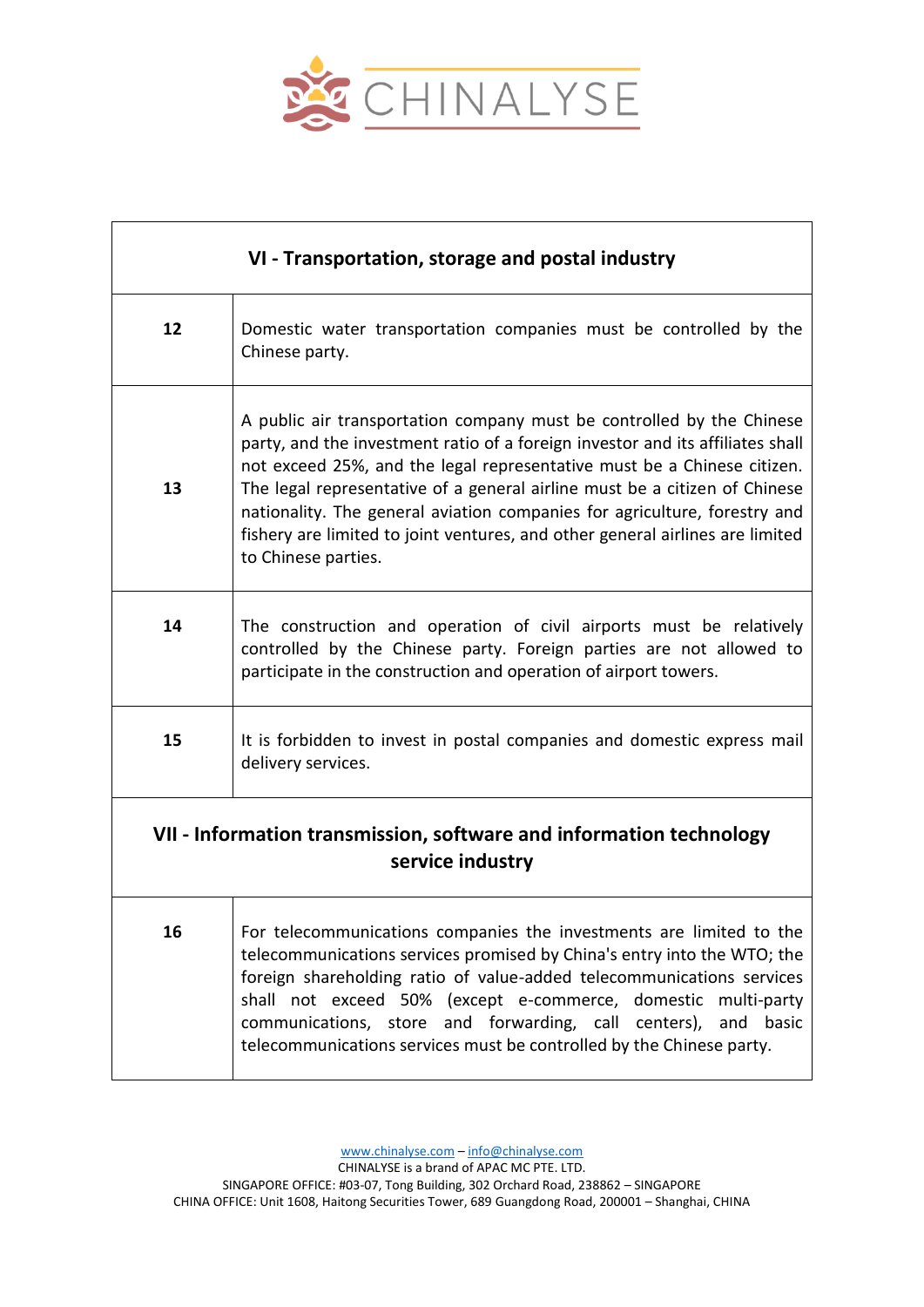

| 17                                                      | It is forbidden to invest in Internet news information services, online<br>publishing services, online audio-visual program services, Internet cultural<br>operations (except music), and Internet public publishing information<br>services (except for the above-mentioned services, except for the content<br>that has been opened in China's WTO commitments). |  |
|---------------------------------------------------------|--------------------------------------------------------------------------------------------------------------------------------------------------------------------------------------------------------------------------------------------------------------------------------------------------------------------------------------------------------------------|--|
| <b>VIII - Leasing and business services</b>             |                                                                                                                                                                                                                                                                                                                                                                    |  |
| 18                                                      | It is forbidden to invest in Chinese legal affairs (except for providing<br>information on the impact of Chinese legal environment), and a foreign<br>investor shall not to become a partner of a domestic law firm.                                                                                                                                               |  |
| 19                                                      | Market research is limited to joint ventures; radio and television rating<br>surveys must be controlled by the Chinese party.                                                                                                                                                                                                                                      |  |
| 20                                                      | Investments in social surveys are prohibited.                                                                                                                                                                                                                                                                                                                      |  |
| IX - Scientific research and technical service industry |                                                                                                                                                                                                                                                                                                                                                                    |  |
| 21                                                      | It is forbidden to invest in the development and application of human stem<br>cells, gene diagnosis and treatment technologies.                                                                                                                                                                                                                                    |  |
| 22                                                      | It is forbidden to invest in humanities and social science research<br>institutions.                                                                                                                                                                                                                                                                               |  |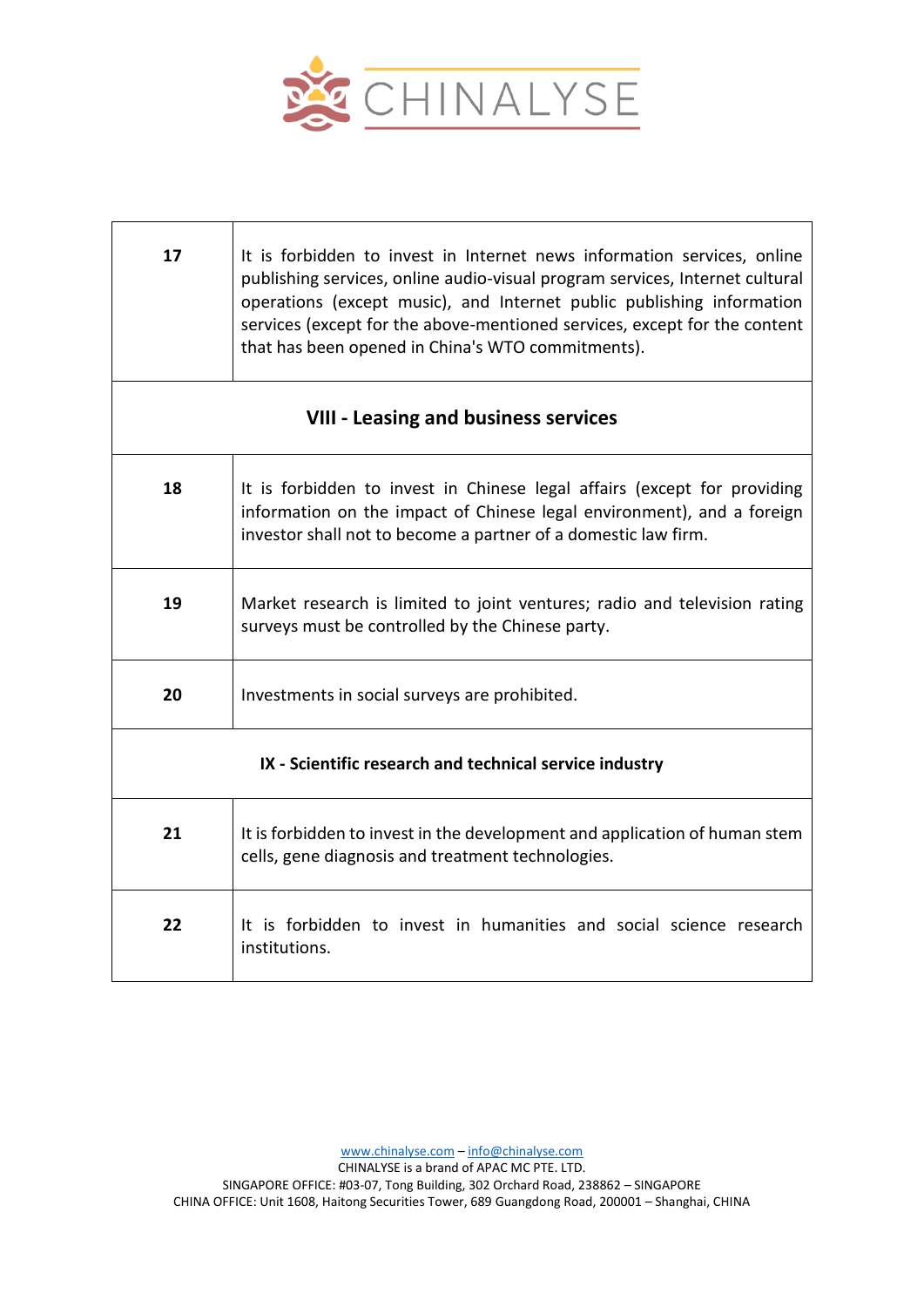

 $\overline{1}$ 

| 23                                               | Investments in geodetic surveying, marine surveying and mapping, aerial<br>photography for surveying and mapping, ground mobile surveying,<br>administrative area boundary surveying and mapping, topographic maps,<br>world political district maps, national political district maps, provincial and<br>lower political district maps, national teaching maps, and local teaching are<br>prohibited. It is also prohibited to invest in compilation of maps, true three-<br>dimensional maps and electronic navigation maps, regional geological<br>mapping, mineral geology, geophysics, geochemistry, hydrogeology,<br>environmental geology, geological disasters, remote sensing geology and<br>other surveys (the mining right holders are not subject to these special<br>administrative measures when carrying out work within the scope of their<br>mining rights). |  |  |
|--------------------------------------------------|-------------------------------------------------------------------------------------------------------------------------------------------------------------------------------------------------------------------------------------------------------------------------------------------------------------------------------------------------------------------------------------------------------------------------------------------------------------------------------------------------------------------------------------------------------------------------------------------------------------------------------------------------------------------------------------------------------------------------------------------------------------------------------------------------------------------------------------------------------------------------------|--|--|
|                                                  | X - Eduaction                                                                                                                                                                                                                                                                                                                                                                                                                                                                                                                                                                                                                                                                                                                                                                                                                                                                 |  |  |
| 24                                               | Pre-school, ordinary high schools and higher education institutions are<br>limited to Sino-foreign cooperative education and must be led by the<br>Chinese side (the principal or chief administrative person should have<br>Chinese nationality, and the Chinese members of the board of directors,<br>board of directors or joint management committee shall not be less than<br>$1/2$ ).                                                                                                                                                                                                                                                                                                                                                                                                                                                                                   |  |  |
| 25                                               | It is forbidden to invest in compulsory education institutions and religious<br>education institutions.                                                                                                                                                                                                                                                                                                                                                                                                                                                                                                                                                                                                                                                                                                                                                                       |  |  |
| XI - Health and social work                      |                                                                                                                                                                                                                                                                                                                                                                                                                                                                                                                                                                                                                                                                                                                                                                                                                                                                               |  |  |
| 26                                               | Medical institutions are limited to joint ventures.                                                                                                                                                                                                                                                                                                                                                                                                                                                                                                                                                                                                                                                                                                                                                                                                                           |  |  |
| XII - Culture, Sports and Entertainment Industry |                                                                                                                                                                                                                                                                                                                                                                                                                                                                                                                                                                                                                                                                                                                                                                                                                                                                               |  |  |
| 27                                               | It is forbidden to invest in news organizations (including but not limited to<br>news agencies).                                                                                                                                                                                                                                                                                                                                                                                                                                                                                                                                                                                                                                                                                                                                                                              |  |  |

[www.chinalyse.com](http://www.chinalyse.com/) – [info@chinalyse.com](mailto:info@chinalyse.com)

CHINALYSE is a brand of APAC MC PTE. LTD.

SINGAPORE OFFICE: #03-07, Tong Building, 302 Orchard Road, 238862 – SINGAPORE CHINA OFFICE: Unit 1608, Haitong Securities Tower, 689 Guangdong Road, 200001 – Shanghai, CHINA